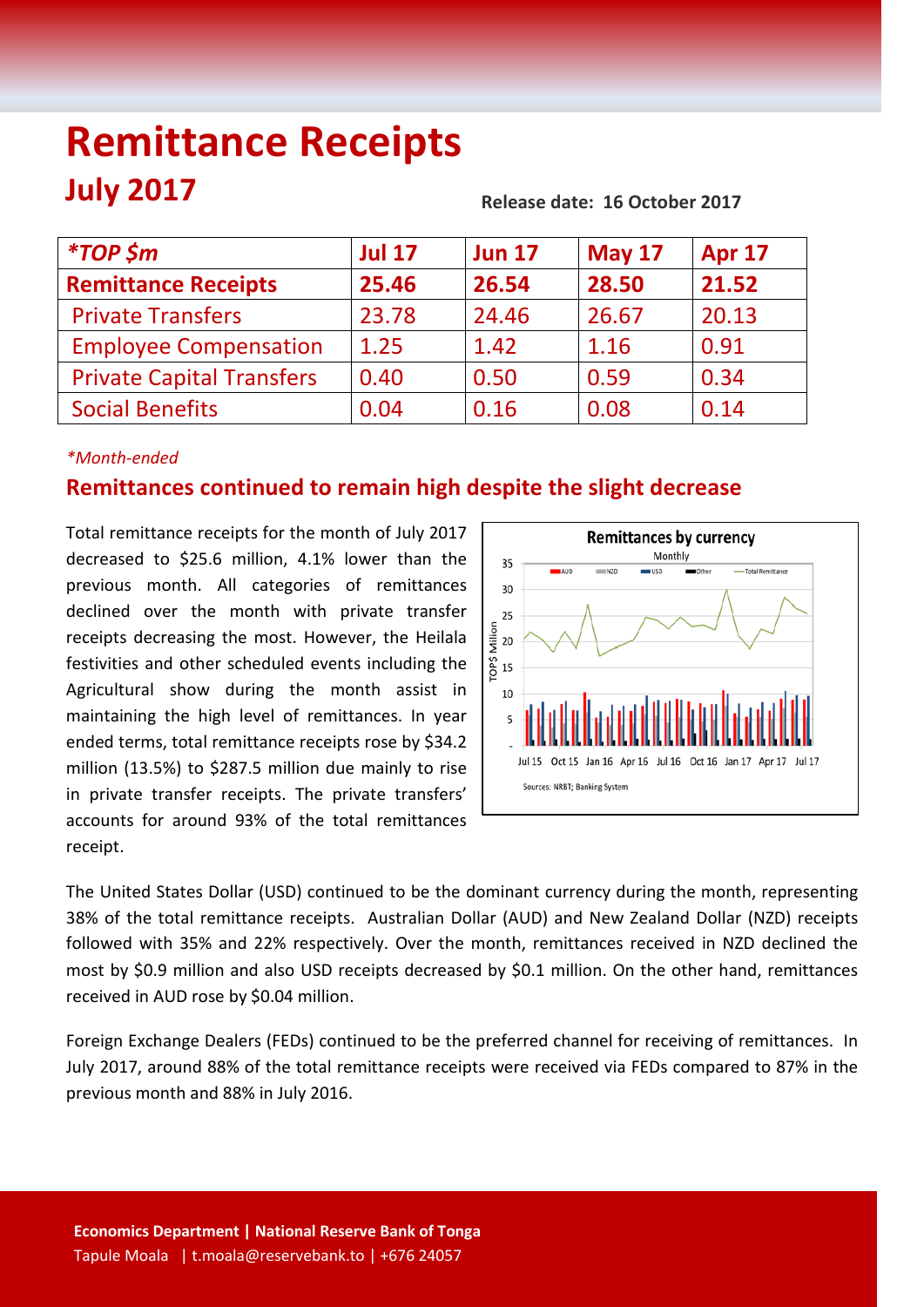#### **Private Transfers**

Private transfers over the month accounted for around 93% of the total remittance receipts and 38% of the total OET receipts. Over the month, private transfers fell by \$0.7 million (2.8%) to \$23.8 million, particularly lower receipts of family support from friends and families abroad. Family support receipts via FEDs in the major currencies fell, with the NZD declining the most by \$0.6 million. In addition to USD and AUD receipts followed by \$0.3 million and \$0.05 million respectively.



In year ended terms, private transfers rose by around 15% (\$35.6 million), largely owing to higher receipts for family support.

### **Employee Compensation[1](#page-1-0)**

Employee compensation fell by \$0.2 million (12.1%) over the month and accounted for around 5% of the total remittances receipts. Receipts from other wages & salaries fell over the month by \$0.2 million whereas the receipts from the Recognised Seasonal Employer (RSE) Scheme workers rose by \$0.02 million.

Similarly in the 12-month period to July 2017, total compensation of employees declined by \$3.1 million mainly due to lower receipts from RSE workers. Around 70% of the total compensation was for other wages and salaries whereas the remaining 32% were from RSE workers.

## **Private capital transfers & Social benefits**

Private transfers for capital expenditures and social benefits received by individuals both declined by \$0.1 million each over the month. Both categories of remittances only accounted for 2% of the total remittances receipt. There were lower.

In year ended terms, private capital transfers rose by \$2.7 million, mainly due to higher receipts by households for house construction and renovation related activities compared to the previous year. Social benefits on the other hand, fell by \$1.0 million over the period.

### **Outlook**

Remittance receipts are anticipated to slow down in the upcoming months as economic activities return to its normal pace. However, scheduled events later on in the year such as the churches annual offerings (misinale) and Christmas may sustain the level of remittances. The Reserve Bank will continue to closely monitor the remittance receipts given it is the largest source of foreign exchange inflow for the economy.

<span id="page-1-0"></span> $1$  Employee compensation is the sum of wages and salaries from the Recognised Seasonal Employer (RSE) program, Tongan residents working short term overseas, and resident employees serving foreign organizations.